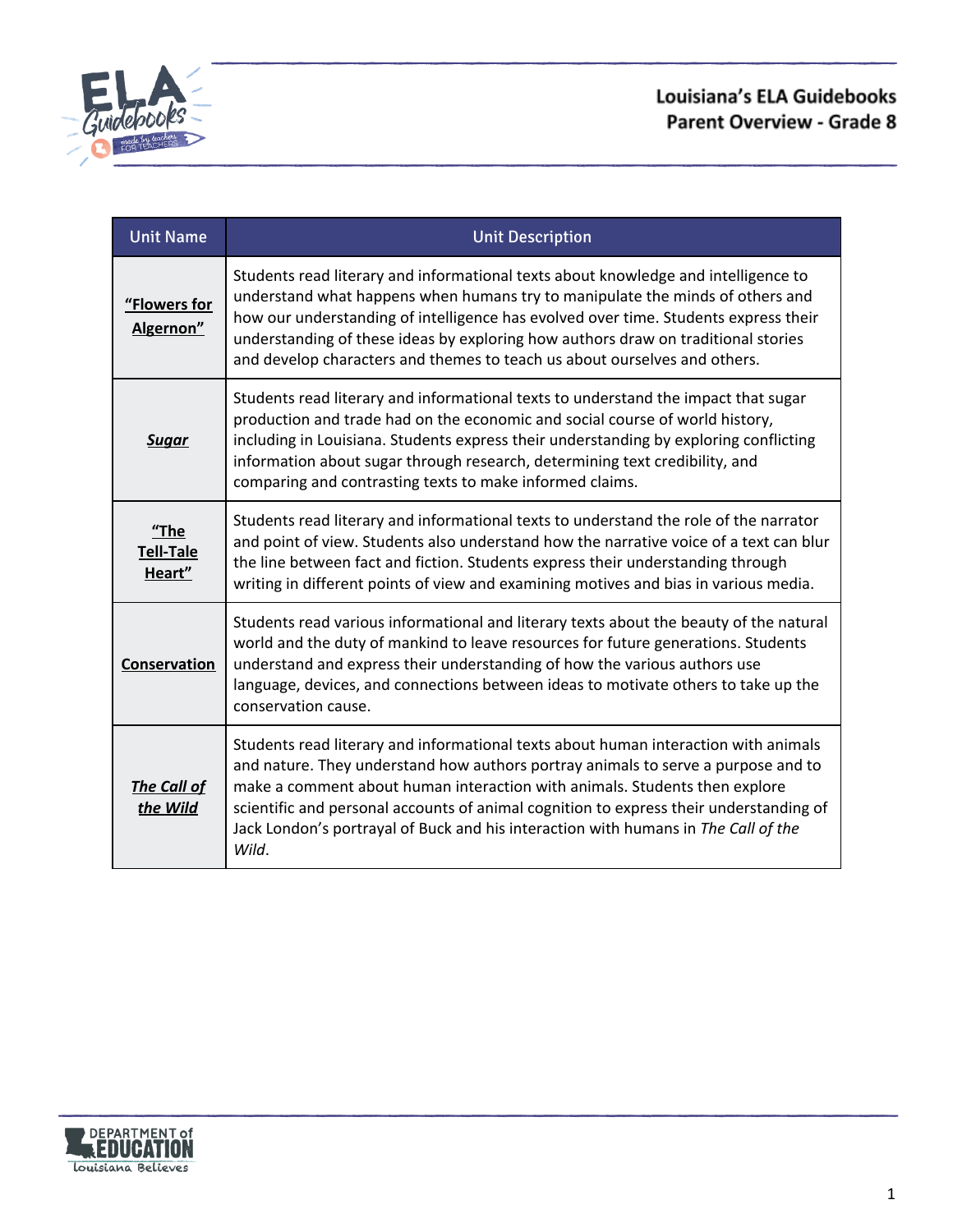

## <span id="page-1-0"></span>**"Flowers for Algernon"**

### **About this Unit**

By the end of this unit, students will have read literary and informational texts about knowledge and intelligence. Students will examine different theories of intelligence and explore how authors draw on traditional stories and develop characters and themes to teach us about ourselves and others.

The main text students will read in this unit is "Flowers for Algernon" by Daniel Keyes about a man named Charlie. Throughout the unit, students will build their understanding about knowledge and theories of intelligence and examine how the author of "Flowers for Algernon" uses and changes ideas from other texts that came before his story, like myths and other traditional stories. At the end of this unit, students will be asked to write an argumentative essay about whether the surgery Charlie undergoes improves his life or makes his life worse.

### **Unit Texts**

In this unit, students will read the following texts:

- "Flowers for Algernon" by Daniel Keyes
- "What's in an Inkblot? Some Say, Not Much" by Erica Goode
- "Does IQ Test Really Measure Intelligence?" by Denise Mann
- "IQ Tests are Meaningless and Too Simplistic Claim Researchers" by Nicholas McDermott
- *Old Greek Stories: The Story of Prometheus*: "Section I: How Fire Was Given to Men" and "Section II: How Diseases and Cares Came Among Men" by James Baldwin
- *Frankenstein; or, the Modern Prometheus*, excerpts from chapter four by Mary Wollstonecraft Shelley
- *Frankenstein; or, the Modern Prometheu*s, excerpts from chapter 13 by Mary Wollstonecraft Shelley
- *Charly*: "Open, Relentless Search" video by Ralph Nelson
- *Charly*: "I'd Like to Be Smarter" video by Ralph Nelson

### **Possible Supports**

### **Support for Background Knowledge**

Students might need extra support with the content and texts before starting the unit. Instructional videos to support students in building context about a Rorschach test, the character of Prometheus, and characterization in Frankenstein can be found here: [https://learnzillion.com/wikis/125649-flowers-for-algernon-let-s-set-the-context-videos/.](https://learnzillion.com/wikis/125649-flowers-for-algernon-let-s-set-the-context-videos/)

Students can watch these videos on any device. Students will encounter stopping signs across the video when they should pause to complete part of a handout. Students will need a printed handout for each video which can be found on the "Additional Materials" tab.

### **Support for Language**

The following words and their word families are important to the unit focus. Throughout the unit, students will read these words in multiple texts and learn the meaning of them. Students should use these words in their conversations and written responses. As often as you can, you should try to work these words into your conversations with students.

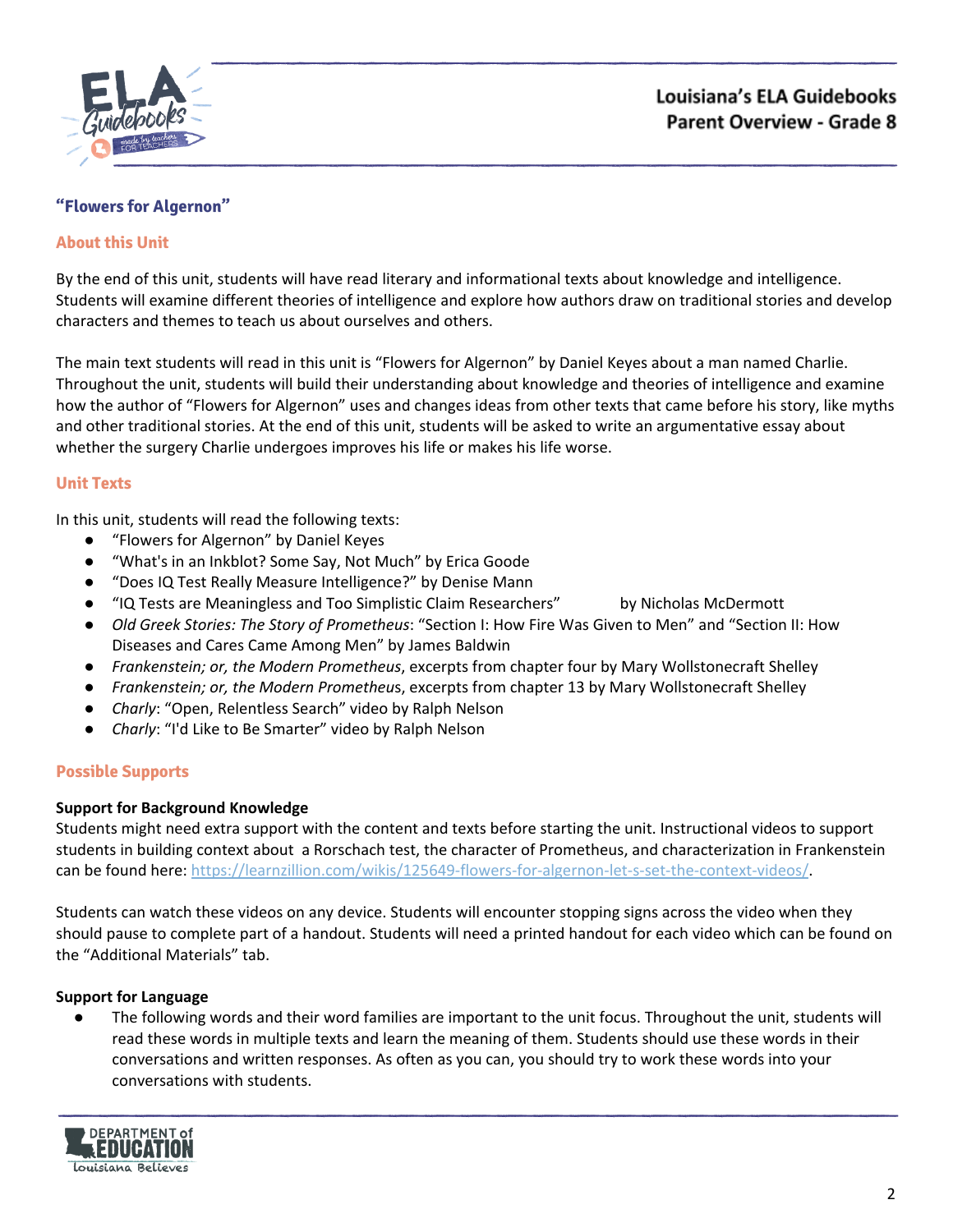

- intelligent, intelligence, intel, intellect, intellectual
- ignorant, ignorance
- capable, capacity, incapable, incapacitated
- conceive, conceivable, inconceivable, concepts, conception
- limit, limited, limiting, limitations
- knowledge, knowledgeable, know, known, knowing
- vacant, vacuous, vacancy

# **Support for Reading**

A downloadable audio recording of "The Story of Prometheus" is available at [http://ia600801.us.archive.org/8/items/oldgreekstories\\_1202\\_librivox/oldgreekstories\\_03\\_baldwin\\_64kb.mp3.](http://ia600801.us.archive.org/8/items/oldgreekstories_1202_librivox/oldgreekstories_03_baldwin_64kb.mp3.) Section I

is [minutes](http://ia600801.us.archive.org/8/items/oldgreekstories_1202_librivox/oldgreekstories_03_baldwin_64kb.mp3.) 0:00 to 6:50. Section II is minutes 6:50 to 14:10.

Students who are still learning English may need to use native language to English dictionaries/translators, native language texts (when available) and other supports to make the texts more accessible. They will need more time to read the texts.

# **Support for Organization**

If students struggle with organization, you should

- $\bullet$  consider printing and using a self-monitoring checklist<sup>1</sup> to help them stay on task;
- $\bullet$  consider creating or asking students to help you create a daily or weekly to-do list<sup>2</sup> to help them stay on task and understand their responsibilities each day for school and at home;
- $\bullet$  consider visual/pictorial directions<sup>3</sup> to help them understand what they should be doing at certain times throughout the day;
- provide clear, realistic expectations for the recommended duration of work sessions, and break assignments into manageable work periods with suggested break times throughout materials to support student needs; and/or
- $\bullet$  provide visual support like social stories<sup>4</sup> and choice boards to reinforce expectations and support communication.

# **Support for Writing**

- consider using tools such as [transitions,](https://learnzillion.com/resources/157893/) grades 6-8, evidence [sentence](https://learnzillion.com/resources/157866/) starters, grade 6, and [organizational](https://learnzillion.com/resources/116858/) [frames](https://learnzillion.com/resources/116858/). If you are unsure of how to use these tools, you should request a telephone conference with the student's teacher for additional guidance.
- consider allowing students to respond orally while you write down their responses, **if they qualify for an accommodation of transcribed answers**; and/or
- **●** consider having students write in their native language if English is not their first language, then translate their written responses into English on another day.

<sup>4</sup> <http://www.researchautism.net/interventions/168/social-stories-and-autism?print=1>



<sup>1</sup> <https://goalbookapp.com/toolkit/v/strategy/self-monitoring>

<sup>&</sup>lt;sup>2</sup> <https://web.uri.edu/teachonline/the-power-of-to-do-lists/>

<sup>3</sup> <https://catapultlearning.com/2016/05/17/using-visual-supports-for-students-with-developmental-disabilities/>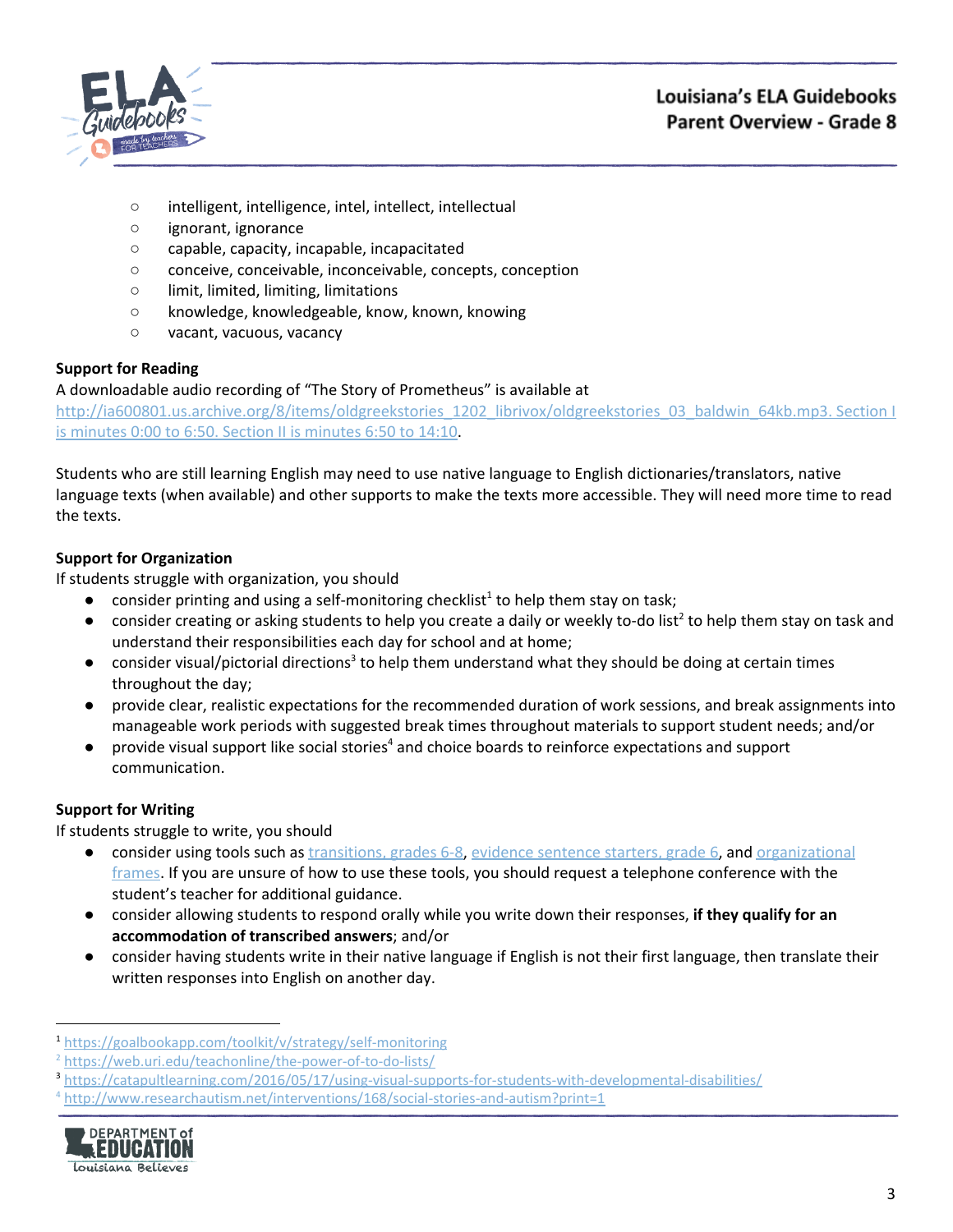

#### <span id="page-3-0"></span>**Sugar**

### **About this Unit**

By the end of this unit, students will have read informational and literary texts to understand the positive and negative impact of the sugar industry on the world.

The main text students will read in this unit is *Sugar Changed the World* by Marc Aronson and Marina Budhos which is about the history and impact of sugar. Throughout the unit, students will build their understanding about the authors' point of view and the central ideas of the text. Students will also look at additional informational texts to see how different perspectives are presented and how the authors of *Sugar Changed the World* respond to different perspectives. At the end of this unit, students will be asked to write an argumentative essay about the authors' perspective, purpose, and response to conflicting viewpoints.

### **Unit Texts**

In this unit, students will read the following texts:

- *Sugar Changed the World: A Story of Magic, Spice, Slavery, Freedom, and Science* by Marc Aronson and Marina Budhos
- *I is a Long-Memoried Woman*: "Sugar Cane"by Grace Nichols
- "How Sugar Changed the World" by Heather Whipps from LiveScience
- *Present*: "Sugar Cane" by Alfred Corn
- "Sugar" by Anup Shah
- *Cane Cutting Scene* by Louisiana State Museum and KnowLA, Louisiana Endowment for the Humanities
- "State of Sugar," video by This Week in Louisiana Agriculture
- Louisiana Sugarcane Farmer, video by America's Heartland

### **Possible Supports**

### **Support for Background Knowledge**

Students might need extra support with the content and texts before starting the unit. Instructional videos to support students in building context about the triangular slave trade, the importance of sugar in Louisiana's history, and challenges faced by the sugar industry in Louisiana can be found here:

<https://learnzillion.com/wikis/159528-sugar-let-s-set-the-context-videos/>.

Students can watch these videos on any device. Students will encounter stopping signs across the video when they should pause to complete part of a handout. Students will need a printed handout for each video which can be found on the "Additional Materials" tab.

### **Support for Language**

The following words and their word families are important to the unit focus. Throughout the unit, students will read these words in multiple texts and learn the meaning of them. Students should use these words in their conversations and written responses. As often as you can, you should try to work these words into your conversations with students.

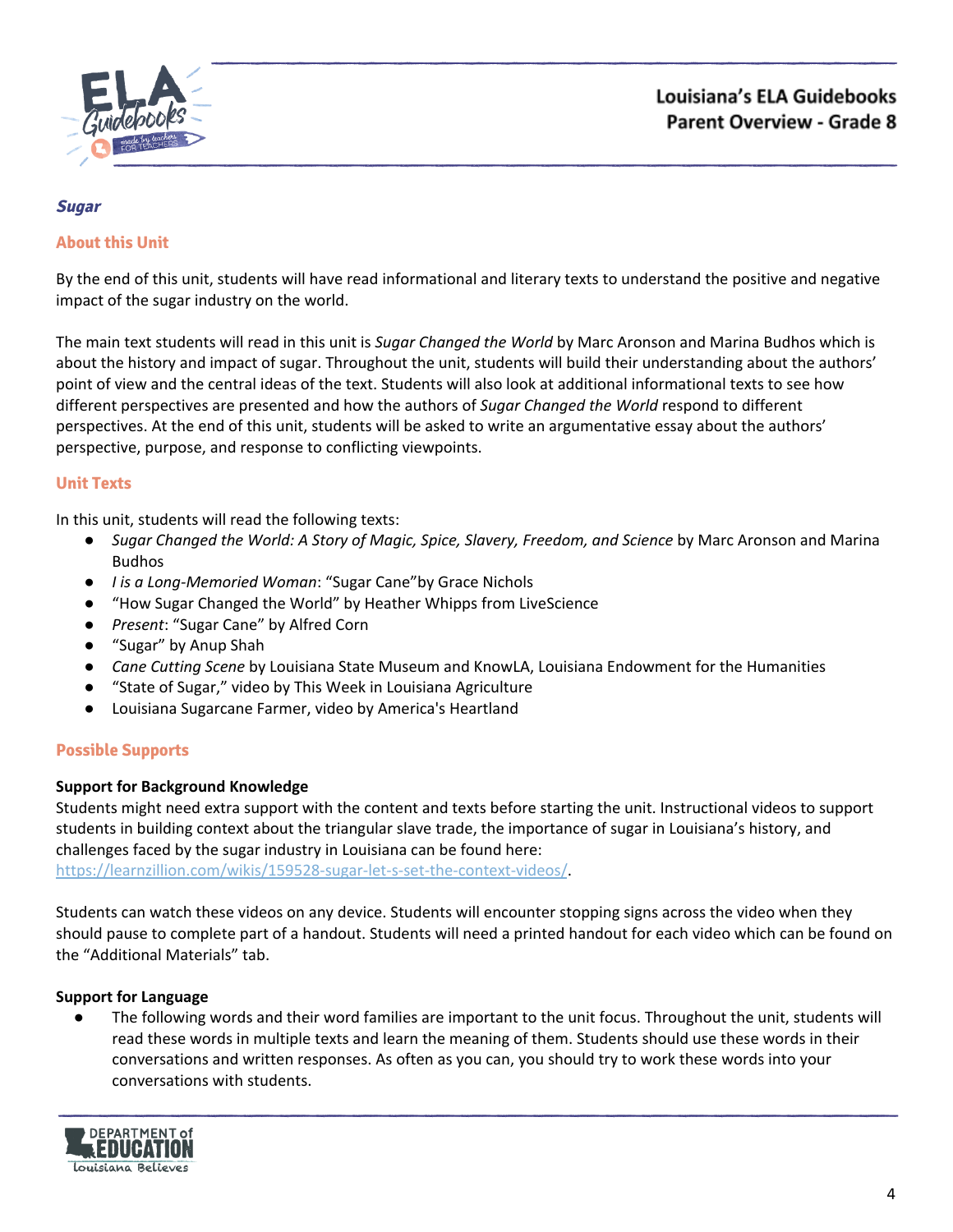

- immigrant, immigrate, immigrated, immigration
- slave, slaved, slaving, enslave, enslaved, enslaving, enslavement
- flourish, flourished, flourisher, out flourish
- rebel, rebelled, rebelling, rebellious
- abolish, abolishing, abolished, abolishment
- liberty, liberties, liberated, liberating

## **Support for Reading**

An audio recording of the poem "Sugar Cane" is available at <https://www.poetryarchive.org/poem/sugar-cane>.

Students who are still learning English may need to use native language to English dictionaries/translators, native language texts (when available) and other supports to make the texts more accessible. They will need more time to read the texts.

# **Support for Organization**

If students struggle with organization, you should

- $\bullet$  consider printing and using a self-monitoring checklist<sup>5</sup> to help them stay on task;
- $\bullet$  consider creating or asking students to help you create a daily or weekly to-do list<sup>6</sup> to help them stay on task and understand their responsibilities each day for school and at home;
- $\bullet$  consider visual/pictorial directions<sup>7</sup> to help them understand what they should be doing at certain times throughout the day;
- provide clear, realistic expectations for the recommended duration of work sessions, and break assignments into manageable work periods with suggested break times throughout materials to support student needs; and/or
- provide visual support like social stories<sup>8</sup> and choice boards to reinforce expectations and support communication.

# **Support for Writing**

- consider using tools such as [transitions,](https://learnzillion.com/resources/157893/) grades 6-8, evidence [sentence](https://learnzillion.com/resources/157866/) starters, grade 6, and [organizational](https://learnzillion.com/resources/116858/) [frames](https://learnzillion.com/resources/116858/). If you are unsure of how to use these tools, you should request a telephone conference with the student's teacher for additional guidance.
- consider allowing students to respond orally while you write down their responses, **if they qualify for an accommodation of transcribed answers**; and/or
- **●** consider having students write in their native language if English is not their first language, then translate their written responses into English on another day.

<sup>8</sup> <http://www.researchautism.net/interventions/168/social-stories-and-autism?print=1>



<sup>5</sup> <https://goalbookapp.com/toolkit/v/strategy/self-monitoring>

<sup>6</sup> <https://web.uri.edu/teachonline/the-power-of-to-do-lists/>

<sup>7</sup> <https://catapultlearning.com/2016/05/17/using-visual-supports-for-students-with-developmental-disabilities/>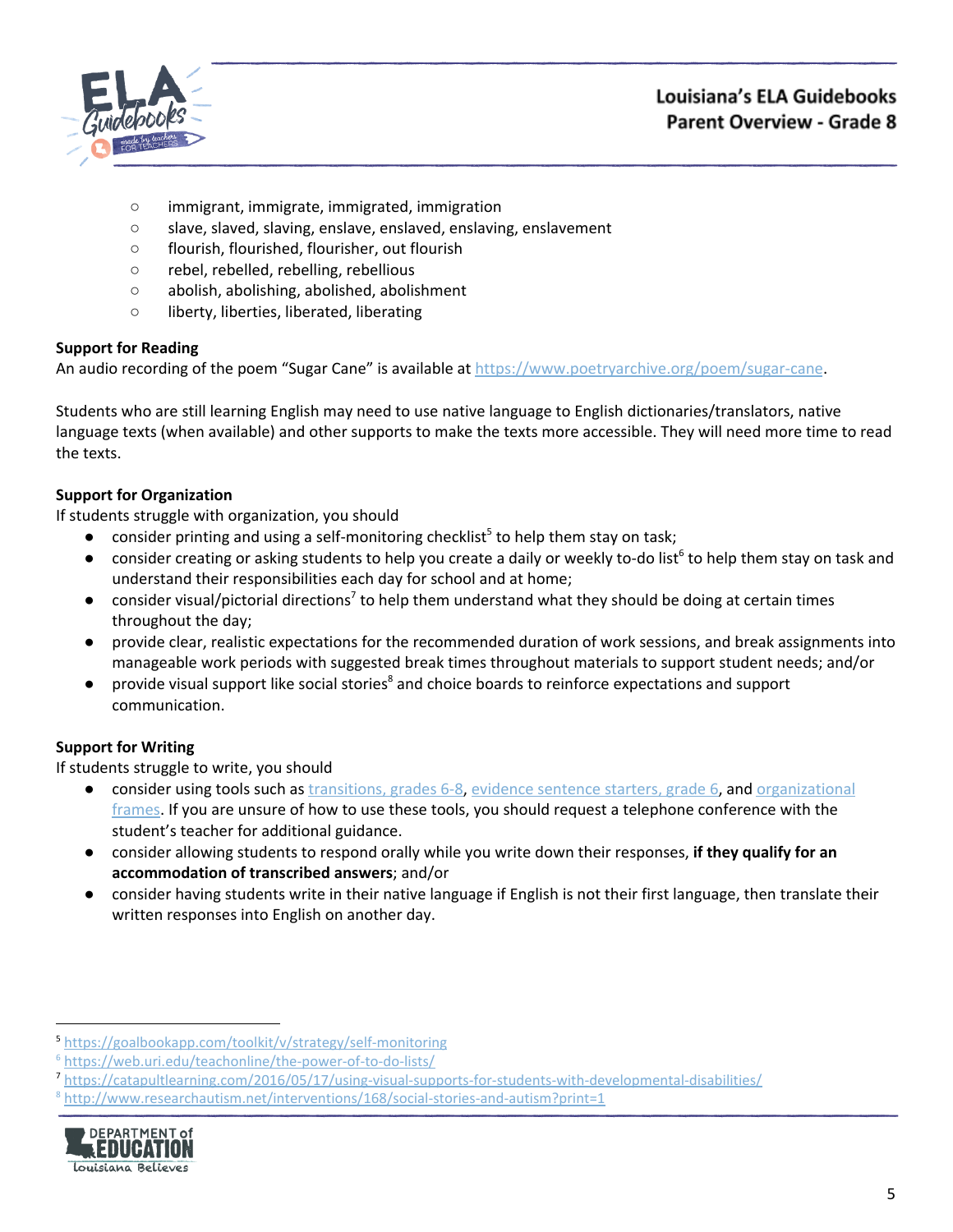

# <span id="page-5-0"></span>**"The Tell-Tale Heart"**

### **About this Unit**

By the end of this unit, students will understand how authors use narrator and point of view to influence our perspective and understanding, write using different points of view to impact meaning, and examine bias in media sources.

The main text students will read in this unit is "The Tell-Tale Heart" by Edgar Allan Poe, which is a classic story narrated by an unidentified caretaker of an old man. The narrator argues that while the reader may think he is insane, he is actually quite sane, and then proceeds to tell the story of how he decided to kill the old man and planned to get away with the crime. Throughout the unit, students will examine the concepts of truth, perception, and reality through various unit texts. At the end of the unit, students will be asked to write a multi-paragraph essay identifying what *Monster* by Walter Dean Myers or *Nothing But the Truth* by Avi says about truth, perception, and/or reality and explain how the concept is developed in the novel.

### **Unit Texts**

In this unit, students will read the following texts:

- "The Tell-Tale Heart" by Edgar Allan Poe
- *Nothing But the Truth* by Avi
- *Monster* by Walter Dean Myers
- *The Republic*: "The Allegory of the Cave" by Plato
- *The Things They Carried*: "Good Form" by Tim O'Brien
- "A Million Little Pieces Revisited: Can the Truth Ever Set James Frey Free?" by Daniel Honan from *Big Think*
- "Zoo" by Edward Hoch
- "The Blind Men and the Elephant" by John Godfrey Saxe
- "Narrative Point of View: Some Considerations" by John Lye from Brock University Department of English Language & Literature
- *The Treachery of Images (This is not a pipe)* by Rene Magritte
- "The Ransom of Red Chief" by O. Henry
- "Chairs," video Facebook

### **Possible Supports**

### **Support for Background Knowledge**

Students might need extra support with the content and texts before starting the unit. Instructional videos to support students in building context about tone and word choice, truth in media, and syntax in "The Tell-Tale Heart" can be found here: [https://learnzillion.com/wikis/159511-tell-tale-heart-let-s-set-the-context-videos/.](https://learnzillion.com/wikis/159511-tell-tale-heart-let-s-set-the-context-videos/)

Students can watch these videos on any device. Students will encounter stopping signs across the video when they should pause to complete part of a handout. Students will need a printed handout for each video which can be found on the "Additional Materials" tab.

### **Support for Language**

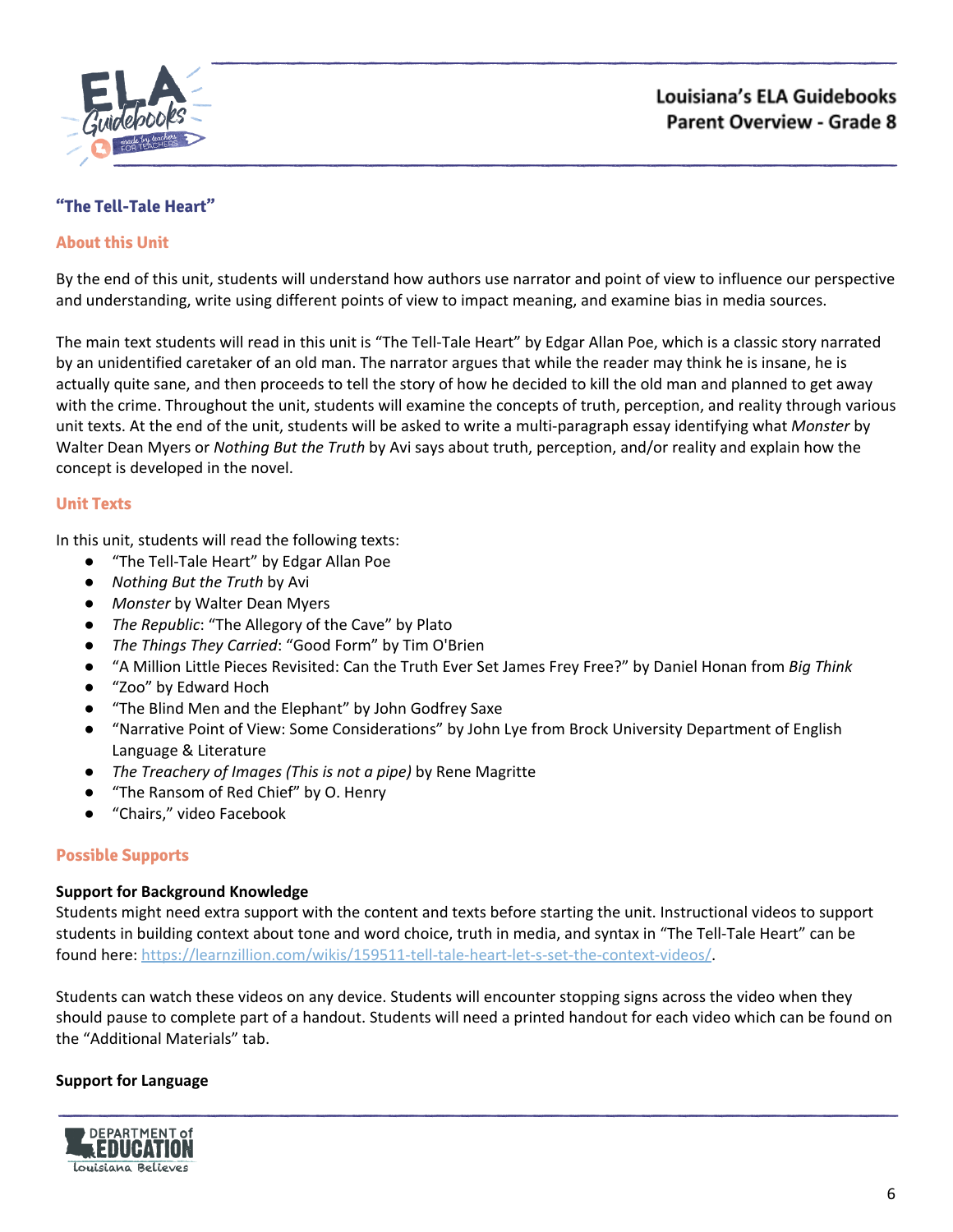

- The following words and their word families are important to the unit focus. Throughout the unit, students will read these words in multiple texts and learn the meaning of them. Students should use these words in their conversations and written responses. As often as you can, you should try to work these words into your conversations with students.
	- narrator, narrative, narration, narrate, narrating, narrated
	- fraud, fraudulent, fraudful, anti-fraud, fraudful
	- reliable, reliably, reliability, reliableness, unreliable
	- motive, motivation, motivate, motivated, motivating, demotivate, motivator
	- fiction, fictional, nonfiction, fictionally, semifiction, fictitious, fictive

## **Support for Reading**

Students who are still learning English may need to use native language to English dictionaries/translators, native language texts (when available) and other supports to make the texts more accessible. They will need more time to read the texts.

# **Support for Organization**

If students struggle with organization, you should

- $\bullet$  consider printing and using a self-monitoring checklist<sup>9</sup> to help them stay on task;
- $\bullet$  consider creating or asking students to help you create a daily or weekly to-do list<sup>10</sup> to help them stay on task and understand their responsibilities each day for school and at home;
- consider visual/pictorial directions<sup>11</sup> to help them understand what they should be doing at certain times throughout the day;
- provide clear, realistic expectations for the recommended duration of work sessions, and break assignments into manageable work periods with suggested break times throughout materials to support student needs; and/or
- $\bullet$  provide visual support like social stories<sup>12</sup> and choice boards to reinforce expectations and support communication.

## **Support for Writing**

- consider using tools such as [transitions,](https://learnzillion.com/resources/157893/) grades 6-8, evidence [sentence](https://learnzillion.com/resources/157866/) starters, grade 6, and [organizational](https://learnzillion.com/resources/116858/) [frames](https://learnzillion.com/resources/116858/). If you are unsure of how to use these tools, you should request a telephone conference with the student's teacher for additional guidance.
- consider allowing students to respond orally while you write down their responses, **if they qualify for an accommodation of transcribed answers**; and/or
- **●** consider having students write in their native language if English is not their first language, then translate their written responses into English on another day.

 $12$  <http://www.researchautism.net/interventions/168/social-stories-and-autism?print=1>



<sup>9</sup> <https://goalbookapp.com/toolkit/v/strategy/self-monitoring>

<sup>&</sup>lt;sup>10</sup> <https://web.uri.edu/teachonline/the-power-of-to-do-lists/>

<sup>11</sup> <https://catapultlearning.com/2016/05/17/using-visual-supports-for-students-with-developmental-disabilities/>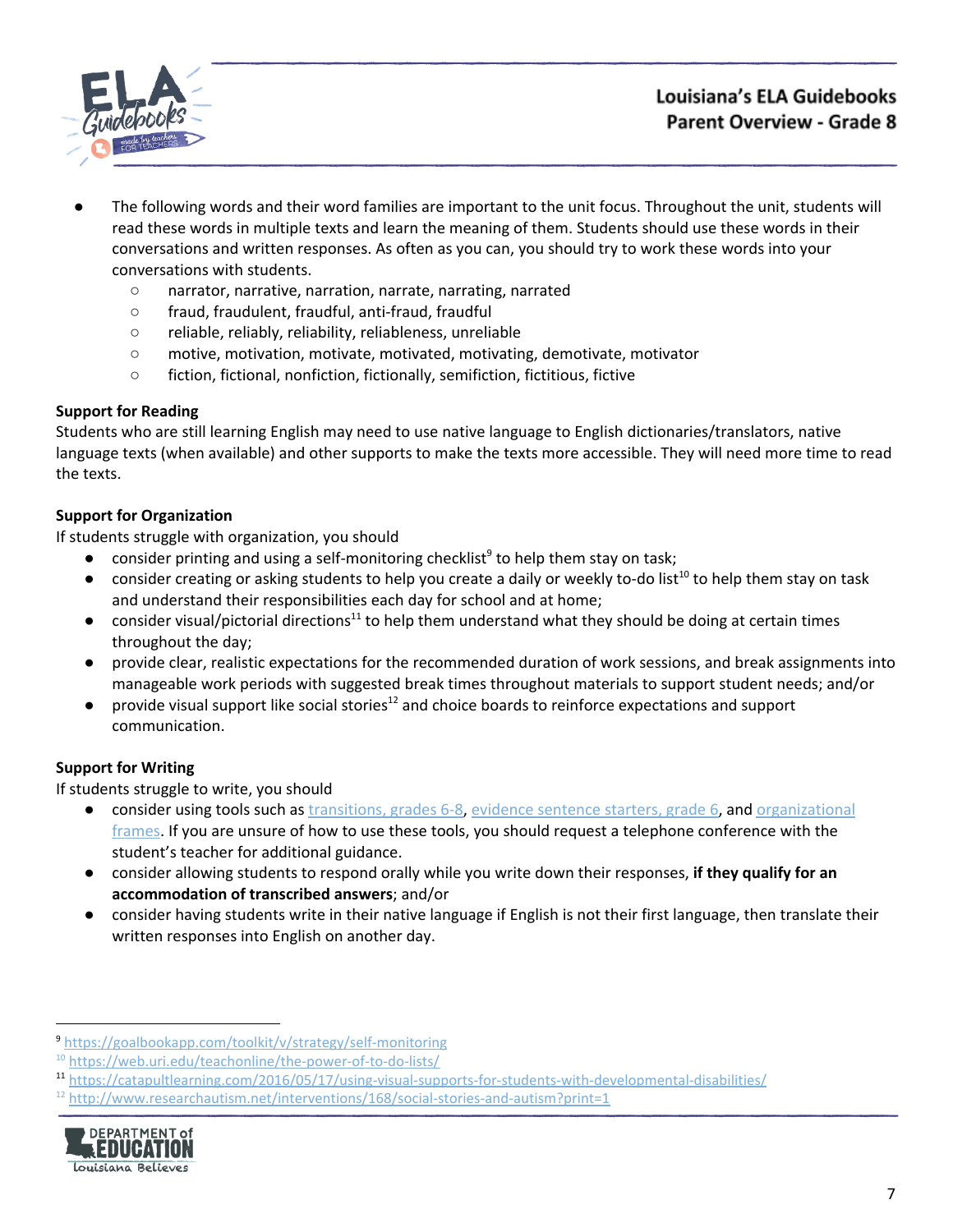

### <span id="page-7-0"></span>**Conservation**

### **About this Unit**

By the end of this unit, students will have read literary and informational texts about the beauty of the natural world and the duty of mankind to leave resources for future generations. Students will evaluate how the various authors use language, devices, and connections between ideas to motivate others to take up the conservation cause.

The main text students will read in this unit is "Conservation as a National Duty" by President Theodore Roosevelt. "Conservation as a National Duty" is a speech that President Roosevelt gave on May 12, 1908, at a White House conference of governors. Throughout this unit, students will build their understanding and knowledge about conservation by reading and evaluating nonfiction and literary texts, using multiple sources to build an argument, and evaluating how texts and language influence individuals. At the end of this unit, students will be asked to write a multi-paragraph essay about the connections Roosevelt makes between conservation and the progress, patriotism and morality of the American people.

### **Unit Texts**

In this unit, students will read the following texts:

- "Conservation as a National Duty" by Theodore Roosevelt
- "Theodore Roosevelt and Conservation" by National Park Service
- "The Conservationist" by Theodore Roosevelt Association
- *The Life and Letters of John Muir*: "The Calypso Borealis" edited by William Frederic Badè
- "Autumntime" by A. Lentini
- "Requiem for a Nest" by Wanda Coleman
- "Birdfoot's Grampa" by Joseph Bruchac
- "American Flamingo" by Greg Pape
- "Bookstand: Audubon's Birds and Words" by Thomas Uskali from Louisiana Cultural Vistas
- "John James Audubon and the Natural World" by Louisiana Cultural Vistas
- *The Mountain Trail and Its Message*: "A Parable of Sauntering" by Albert W. Palmer
- *Roosevelt, Friend of the Birds*: "Part 1" video by Roosevelt Memorial Association Library
- *Roosevelt, Friend of the Birds*, "Part 2" video by Roosevelt Memorial Association Library

### **Possible Supports**

### **Support for Background Knowledge**

Students might need extra support with the content and texts before starting the unit. Instructional videos to support students in building context about President Theodore Roosevelt, persuasion and rhetorical appeals, and conservationism and environmentalism can be found here:

<https://learnzillion.com/wikis/171095-conservation-let-s-set-the-context-videos/>.

Students can watch these videos on any device. Students will encounter stopping signs across the video when they should pause to complete part of a handout. Students will need a printed handout for each video which can be found on the "Additional Materials" tab.

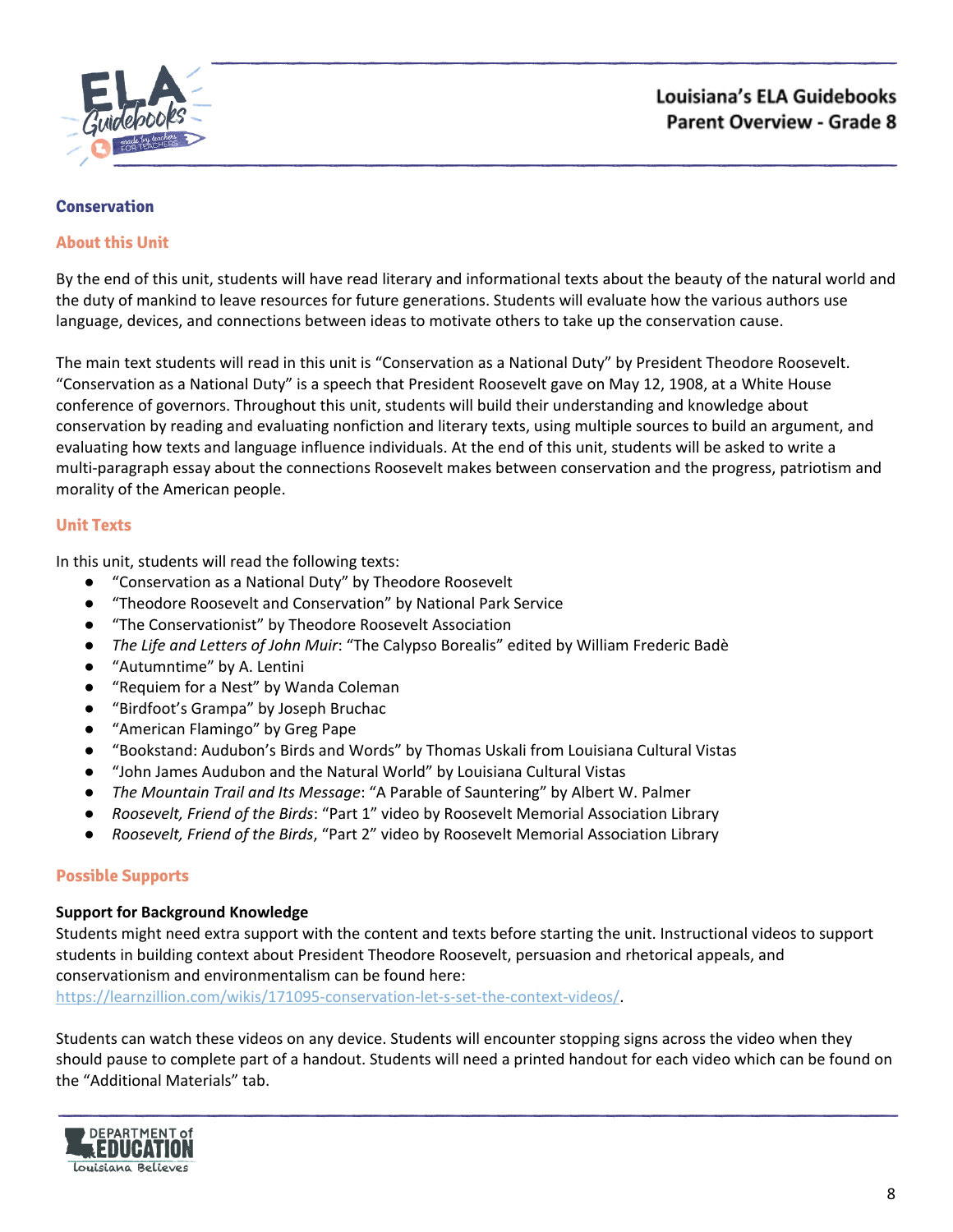

### **Support for Language**

- The following words and their word families are important to the unit focus. Throughout the unit, students will read these words in multiple texts and learn the meaning of them. Students should use these words in their conversations and written responses. As often as you can, you should try to work these words into your conversations with students.
	- conservation, conserve, conservationist, conserving, conserved, conserver, self-conserving, conservable
	- environment, environmental, environmentalist, environs, environmentally
	- nature, natural, naturalist, naturalism, naturalized, naturality, naturalization, naturally
	- sustainability, sustain, sustainable, sustainment, nonsustained
	- reserve, reservation, reserving, reserved, reserves, reservable
	- preservation, preservationist, preserve, preserves, preserved, preserving, preservationism, preservative, preserver

### **Support for Reading**

Students who are still learning English may need to use native language to English dictionaries/translators, native language texts (when available) and other supports to make the texts more accessible. They will need more time to read the texts.

### **Support for Organization**

If students struggle with organization, you should

- $\bullet$  consider printing and using a self-monitoring checklist<sup>13</sup> to help them stay on task;
- $\bullet$  consider creating or asking students to help you create a daily or weekly to-do list<sup>14</sup> to help them stay on task and understand their responsibilities each day for school and at home;
- $\bullet$  consider visual/pictorial directions<sup>15</sup> to help them understand what they should be doing at certain times throughout the day;
- provide clear, realistic expectations for the recommended duration of work sessions, and break assignments into manageable work periods with suggested break times throughout materials to support student needs; and/or
- $\bullet$  provide visual support like social stories<sup>16</sup> and choice boards to reinforce expectations and support communication.

## **Support for Writing**

- consider using tools such as [transitions,](https://learnzillion.com/resources/157893/) grades 6-8, evidence [sentence](https://learnzillion.com/resources/157866/) starters, grade 6, and [organizational](https://learnzillion.com/resources/116858/) [frames](https://learnzillion.com/resources/116858/). If you are unsure of how to use these tools, you should request a telephone conference with the student's teacher for additional guidance.
- consider allowing students to respond orally while you write down their responses, **if they qualify for an accommodation of transcribed answers**; and/or
- **●** consider having students write in their native language if English is not their first language, then translate their written responses into English on another day.

 $16$  <http://www.researchautism.net/interventions/168/social-stories-and-autism?print=1>



<sup>13</sup> <https://goalbookapp.com/toolkit/v/strategy/self-monitoring>

<sup>&</sup>lt;sup>14</sup> <https://web.uri.edu/teachonline/the-power-of-to-do-lists/>

<sup>15</sup> <https://catapultlearning.com/2016/05/17/using-visual-supports-for-students-with-developmental-disabilities/>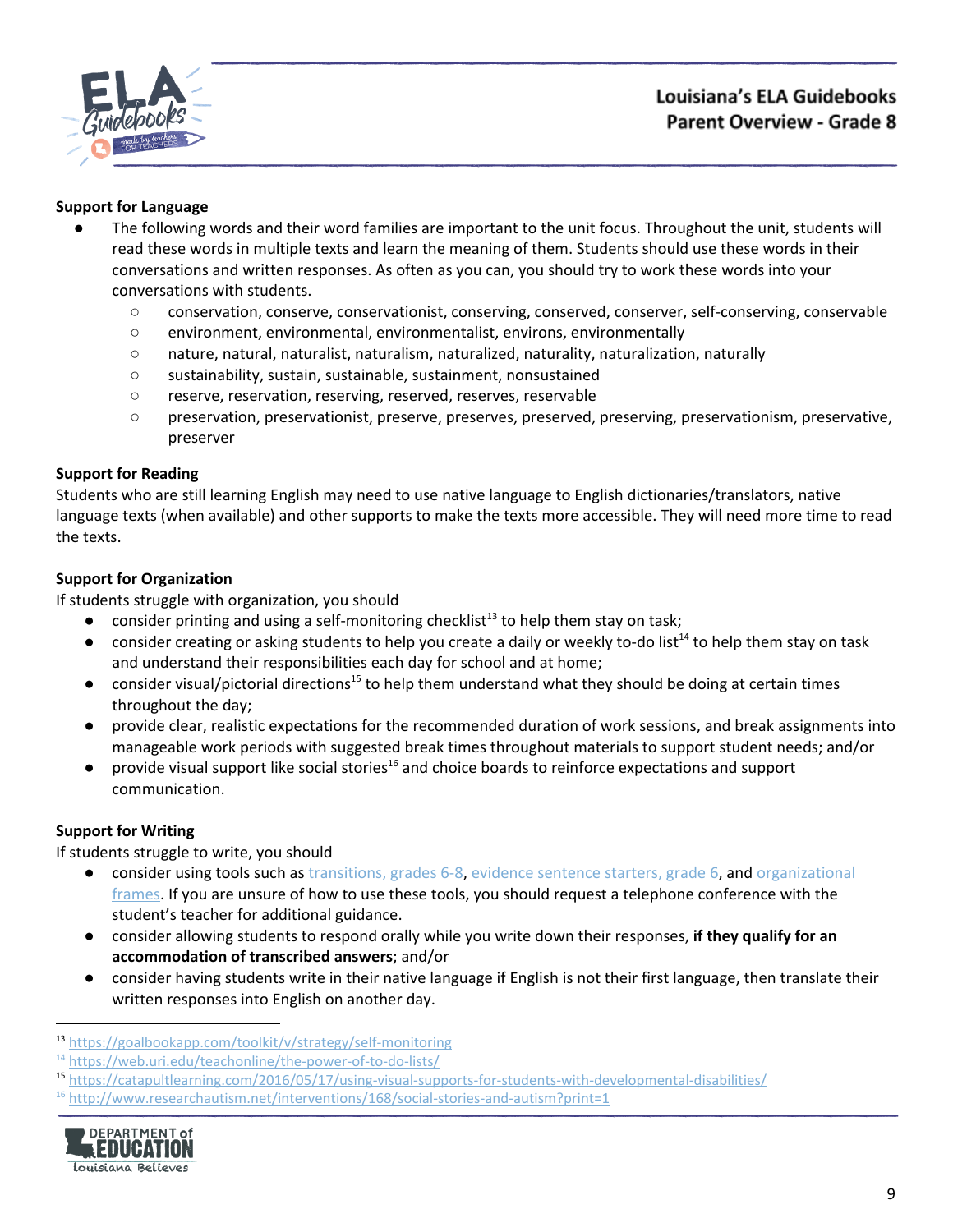

# <span id="page-9-0"></span>**The Call of the Wild**

## **About this Unit**

By the end of this unit, students will have read literary and informational texts about human interaction with animals and nature to understand how authors portray animals to make a comment about human nature. Students will also explore scientific and personal accounts of animal cognition to express our understanding of Jack London's portrayal of Buck and his interaction with humans in *The Call of the Wild*.

The main text students will read in this unit is *The Call of the Wild* by Jack London, which is an adventure fiction novel about Buck, a pampered family dog who is stolen and shipped to Alaska to be a sled dog during the gold rush of the 1890s. Throughout the unit, students will read and answer questions about a human's interaction with animals and will synthesize ideas across fiction and nonfiction texts to write an argumentative essay about whether Jack London was a "nature faker." At the end of this unit, students will write a literary analysis about the central idea explored in *The Call of the Wild* about humans' treatment of animals.

## **Unit Texts**

In this unit, students will read the following texts:

- *The Call of the Wild* by Jack London
- *How Smart are Animals?*: "How Smart are Dogs?" and "How Smart are Dolphins?" by PBS
- "Minds of Their Own: Animals are Smarter Than You Think": "Animal Minds", paragraphs 1-4, 21-37, and 48-54 Virginia Morell from National Geographic, March 2008
- "To Build a Fire" by Jack London
- "The Other Animals", excerpts by Jack London
- *The Ways of Nature*: "Do Animals Think and Reflect", pages 152-155, 162, and 169-170 by John Burroughs (October 1905)

## **Possible Supports**

## **Support for Background Knowledge**

Students might need extra support with the content and texts before starting the unit. Instructional videos to support students in building context about the Klondike Gold Rush, dog sledding, and the climate and geography of *Call of the Wild* can be found here: <https://learnzillion.com/wikis/136651-call-of-the-wild-let-s-set-the-context-videos/>.

Students can watch these videos on any device. Students will encounter stopping signs across the video when they should pause to complete part of a handout. Students will need a printed handout for each video which can be found on the "Additional Materials" tab.

## **Support for Language**

The following words and their word families are important to the unit focus. Throughout the unit, students will read these words in multiple texts and learn the meaning of them. Students should use these words in their conversations and written responses. As often as you can, you should try to work these words into your conversations with students.